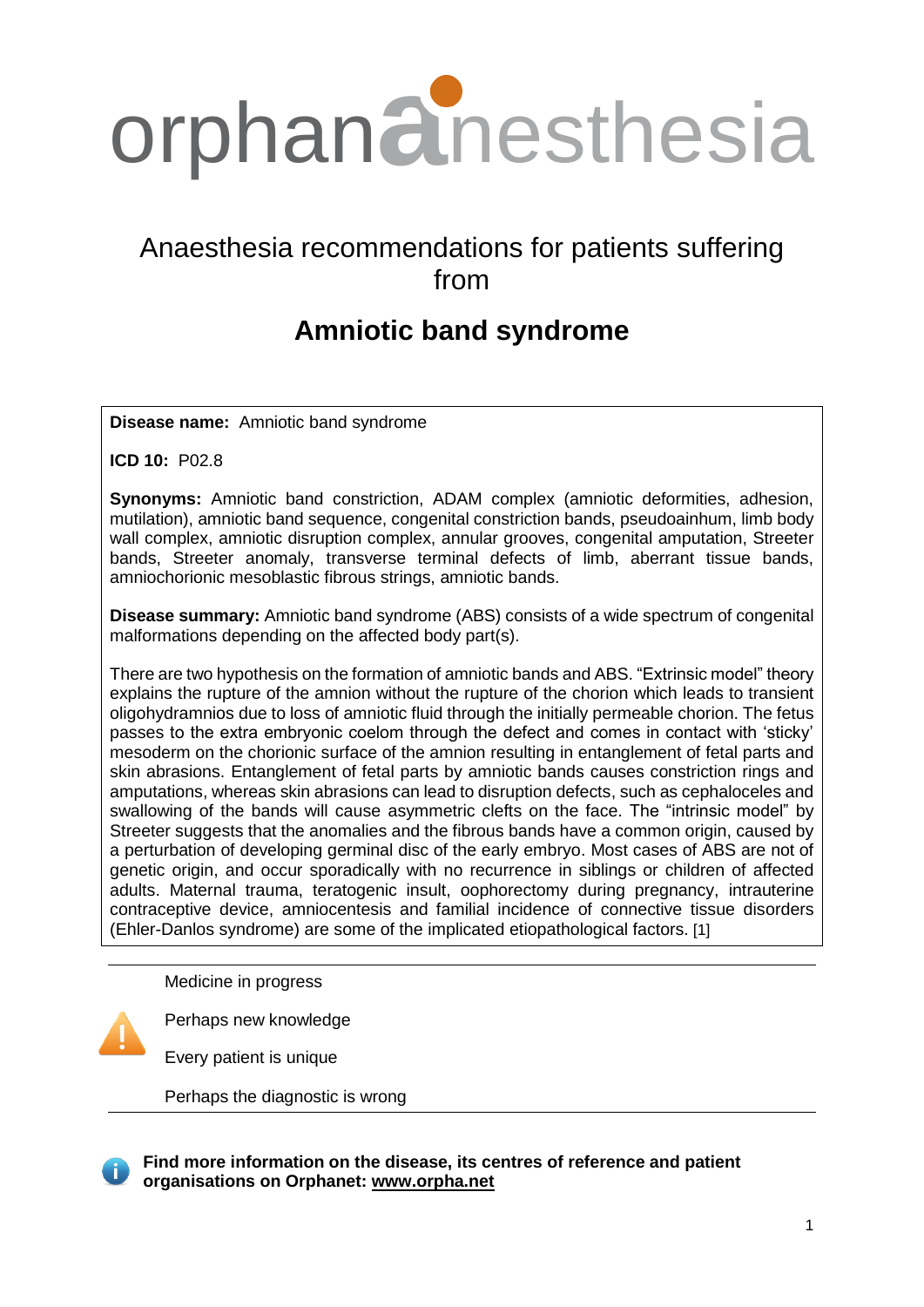It affects both sexes equally with an incidence of 1 in 1,200 to 15,000 live births [2] and 1 in 70 stillbirths. [3]

Due to possibility of different combinations of anomalies, there are no two identical cases of ABS. Children with ABS have very polymorphic clinical findings:

Craniofacial defects: vertical and oblique facial cleft, cleft lip and palate, orbital defects (anophthalmos, microphthalmos, enophthalmos), corneal abnormalities, microtia, central nervous system malformations (anencephaly, encephalocele, asymmetric meningocele) and calvaria defect.[4]

Truncal defects: chest wall defect with heart extrophy, lung hypoplasia, scoliosis, abdominal wall defect, abdominal organs extrophy, umbilical cord strangulation with often lethal outcome. [5]

Limb defects: constriction rings, lymphedema of the digits, shortening of the limbs or intrauterine limb amputation, amputation of the digits (most often 2nd, 3rd and 4th fingers) and toes, syndactyly, hypoplasia of the digits, club foot, pseudarthrosis, hip dislocation, peripheral nerve palsy.

Other anomalies: gastroschisis, small intestinal atresia, renal agenesis, Patau syndrome, Septo-optic dysplasia.

In 1961, Patterson described a classification [6] that is still relevant today:

a) Simple ring constrictions;

b) Ring constrictions accompanied by deformity of the distal part with or without lymphedema;

c) Ring constrictions accompanied by fusion of distal parts ranging from mild to severe acrosyndactyly and

d) Intrauterine amputations.

ABS is often difficult to diagnose before birth. Prenatal ultrasound can help in visualization of amniotic bands attached to a fetus with restriction of motion, constriction rings on extremities and irregular amputations of fingers and/or toes with terminal syndactyly. Recently 3D and 4D ultrasound techniques contribute to more sensitive prenatal diagnostics of ABS. Fetal MRI can be helpful in complicated cases. Doppler study of the constricted limb could be of useful in diagnosis of in-utero amputation as well as to take decisions regarding in-utero treatment. Physical examination is the main way of postnatal diagnosis of ABS, with a search to establish potential malformations of different organs and body parts. Ultrasound, echocardiography, and x-ray films may help to diagnose or rule out other associated anomalies.

Management strategy of ABS depends upon the extent of the associated anomalies. Treatment is mostly surgical with an individual approach to every single case. Most references recommend the use of Z-plasty or W-plasty after the excision of the constriction band, in oneor two-stage approach. Termination of pregnancy is usually proposed at the time of the diagnosis of severe craniofacial and visceral abnormalities, whereas minor limb defects can be repaired with postnatal surgery. Lately, there have been some attempts of prenatal ABS treatment – fetoscopic laser cutting of amniotic bands, before their compression on the fetus makes malformations.[7] Patterson in his study of 52 patients of congenital constriction rings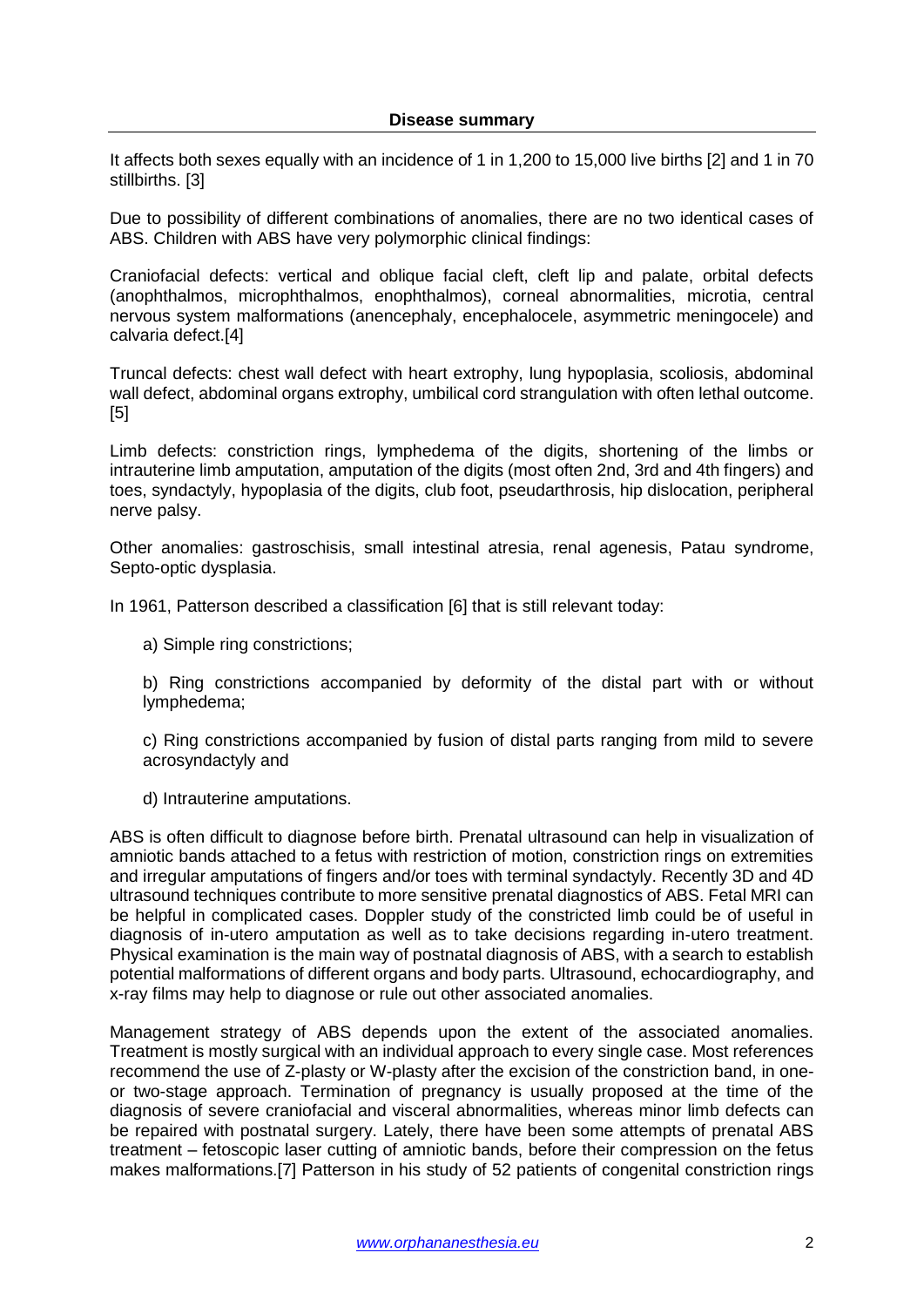had reported only two cases of below knee amputations in addition to other musculoskeletal defects.[6] Zych, et al. in 1983 reported a case of involvement of congenital bands, pseudarthrosis and impending gangrene of leg, which was salvaged with multiple Z-plasty.[8] Greene et al. had advised a one-stage release for circumferential congenital constriction bands which was performed in all four extremities.[9] In 2006, Samra et al. reported a case of severe constricting amniotic band with a threatened lower extremity in a neonate, which was salvaged with multiple Z-plasties over a 6-year functional follow up.[10] Recently, Choulakian et al. has described a two-staged approach of direct closure after excision of the constriction band.[11] So, the outcome of the disease depends on the gravity of the malformation associated with it.

## **Typical surgery**

Surgery is usually performed for cosmetic reasons and a staged correction may ensure the adequacy of vascularity to the residual limb or digit. Mainly release of contraction bands of the affected limbs. In-utero surgery, syndactyly, congenital amputation, 3D printing of prosthetics, cleft lip and palate repair, strabismus, clubfoot.

If the constriction is present around the digits or extremities, urgent surgical treatment may be necessary because of vascular compromise.

## **Type of anaesthesia**

No specific recommendation for either general or regional anaesthesia. General anaesthesia along with regional anaesthesia or local anaesthesia would be a better choice in view of paediatric patients and post-operative pain management.

## **Necessary additional diagnostic procedures (preoperative)**

A detailed history, clinical evaluation and appropriate laboratory investigations help to detect any systemic anomaly. Anaesthetic records of previous surgeries are helpful to get an idea of airway management.

ABS patients with severe scoliosis may be associated with cardiac or pulmonary diseases because of restricted thoracic size.[12] Preoperative assessment by paediatrician, cardiologist or pulmonologist should be considered in ABS patients to rule out any congenital anomalies or diseases, to assess readiness for surgery and to optimise the patient before surgery.

#### **Particular preparation for airway management**

Anaesthetists should always be prepared for difficult airway in cases with craniofacial involvement. In addition to deformities in ABS, paediatric airway is challenging because of unique anatomy (smaller size, vocal cord between C1-C4 with an anterior angulation, a large and floppy epiglottis, a large occiput) and physiology (frequent upper airway obstruction under GA, higher metabolism, and faster desaturation during period of apnoea).

Difficult airway cart with different sizes of endotracheal tubes, laryngeal mask airway, video laryngoscope, paediatric fiberscope etc. should be kept ready.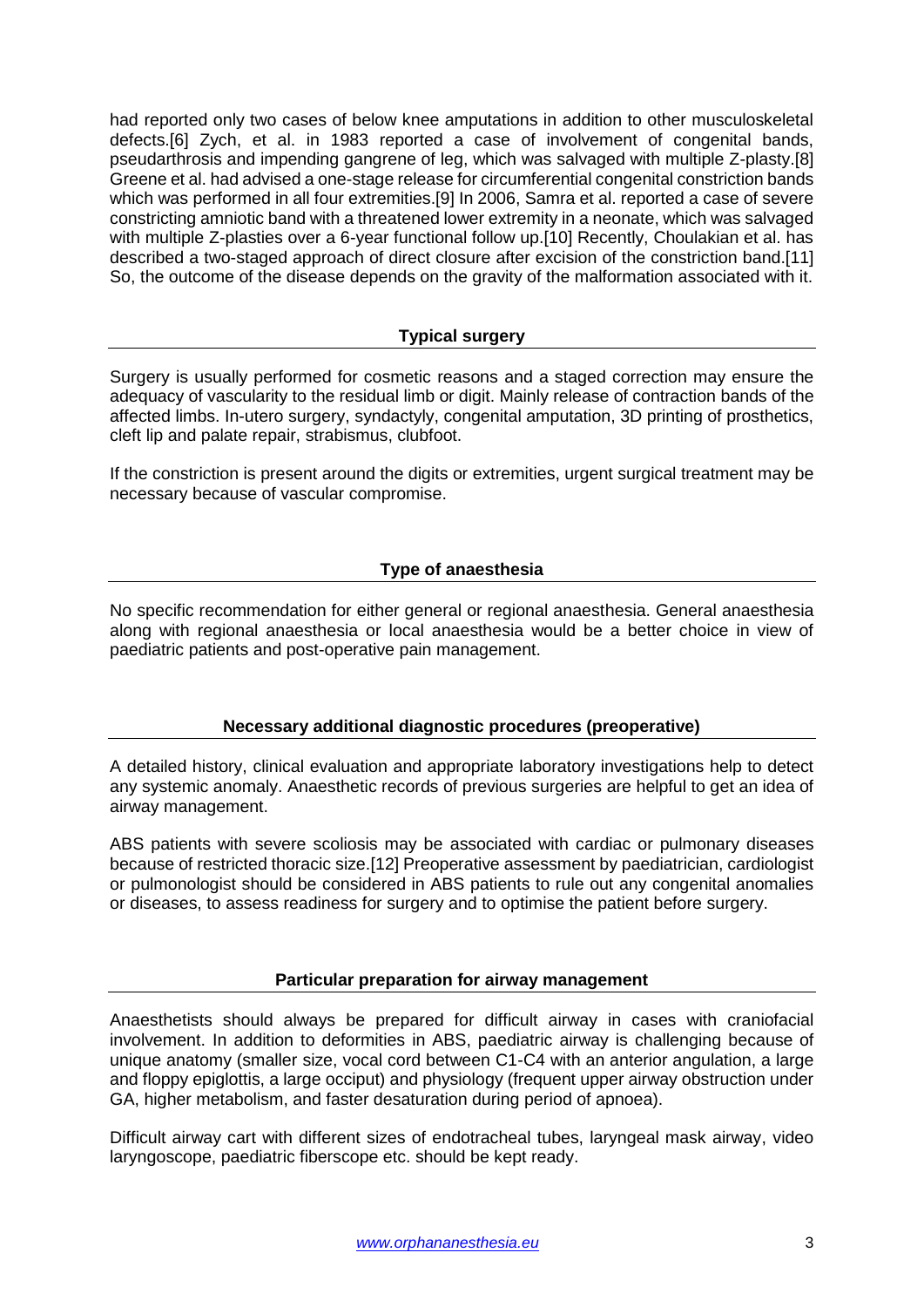Limb reduction defects may make vascular access difficult.

Many times ABS patients are associated with cleft lip or cleft palate.[13] In patients with large cleft palate, a piece of gauge is placed to fill the gap to improve visualisation of glottis during direct laryngoscopy.

## **Particular preparation for transfusion or administration of blood products**

The need for perioperative transfusion depends on the condition of the patient at the time of presentation. Borkar et al. reported a case of ABS in an adult female with severe anaemia (Haemoglobin 5.1 gm%) and thrombocytosis(platelet count - 785000/mm<sup>3</sup>). Two units of whole blood was transfused to the patient.[14]

## **Particular preparation for anticoagulation**

Not reported.

## **Particular precautions for positioning, transport or mobilisation**

Positioning or mobilisation of ABS patients with abnormal contracture of extremity can be difficult. So utmost care must be taken to support the limbs and pressure points should be padded with cotton rolls or gel pads appropriately prior to surgery.

#### **Probable interaction between anaesthetic agents and patient's long term medication**

Not reported.

## **Anaesthesiologic procedure**

As cooperation is often limited in paediatric patients, sedative pre-medication and the presence of the parents during induction may be helpful.

Each patient with ABS needs an individual anaesthetic plan. The decision of Gaseous induction or intravenous induction should be based on an individual basis.

Muñoz et al reported a case of amniotic bands encompassing the umbilical cord and left lower limb which was freed by laser through fetoscopy at 21 weeks of gestation, under intramuscular anaesthesia in the fetus and epidural anaesthesia with sedation in the mother.[15] Atropine (10 µg / kg), fentanyl (15 µg / kg) and vecuronium (0.1 mg / kg) were administered intramuscularly in the fetus.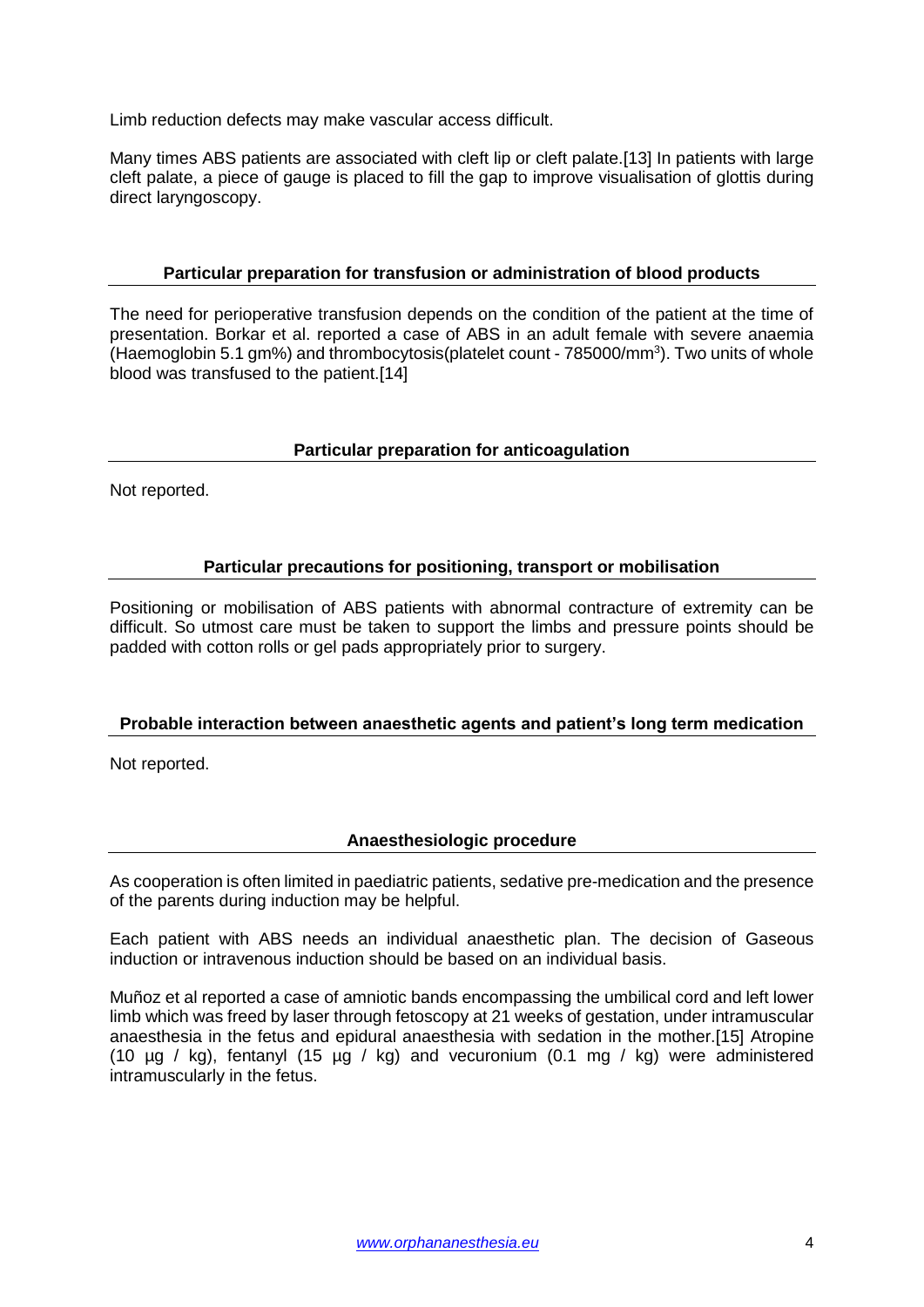## **Particular or additional monitoring**

To prevent hypothermia, several measure like adequate covering of extremities with warm blankets, elevation of room temperature and warm intravenous fluids can be taken. Extubation should be done when there is regular spontaneous breathing, vigorous movements of all limbs, good oxygen saturation and absence of significant hypothermia.

## **Possible complications**

The management of this disease must be multidisciplinary and the outcome depends on the gravity of malformations.

#### **Postoperative care**

Routine post-operative care and pain management protocols should be followed.

## **Information about emergency-like situations / Differential diagnostics**

Not reported.

#### **Ambulatory anaesthesia**

This option depends on surgical procedure, patients condition, distance between patient's home and hospital.

#### **Obstetrical anaesthesia**

None.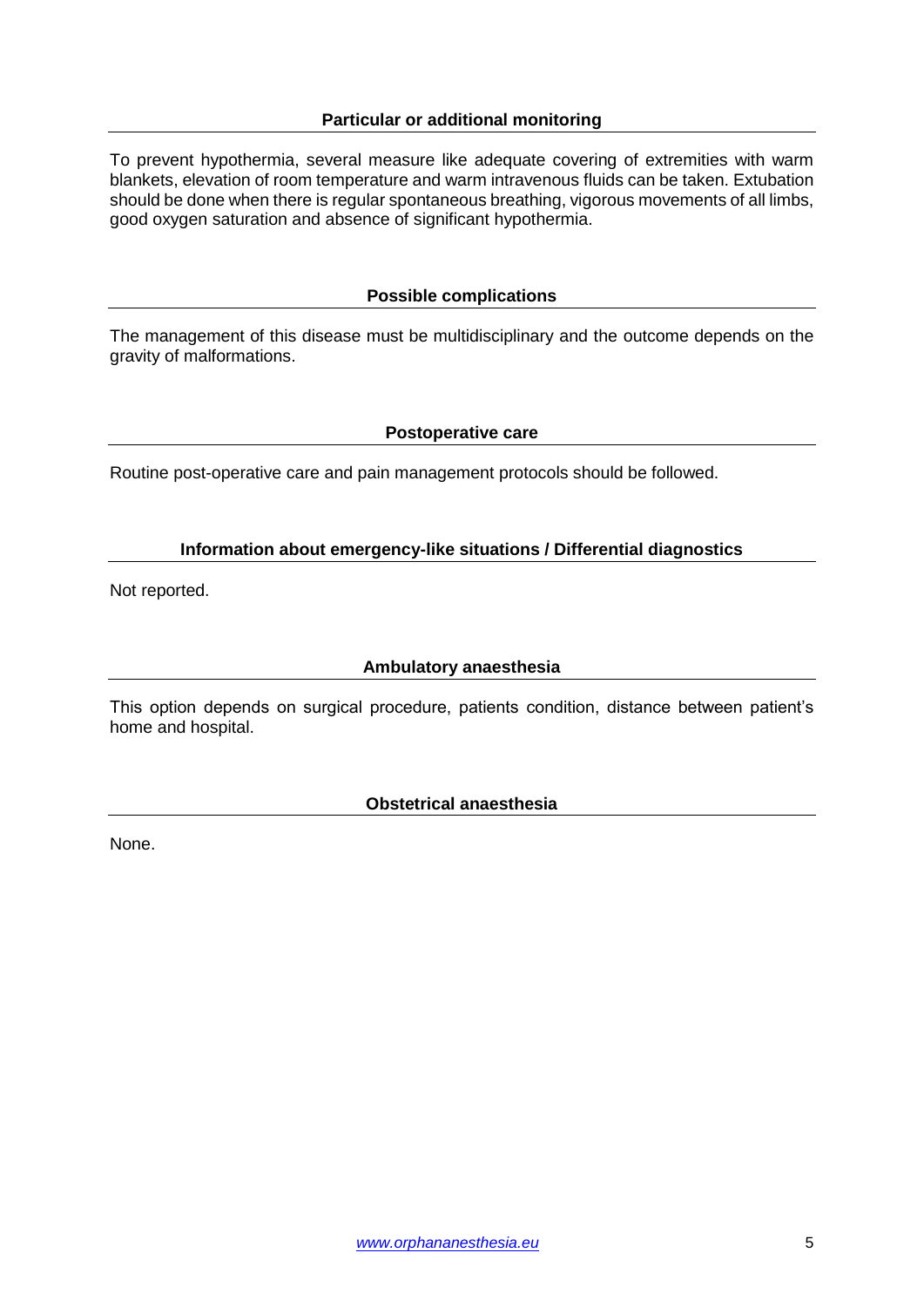## **Literature and internet links**

- 1. Mistry T, Mathur R, Saini N, Rathore P. Perioperative management of amniotic band syndrome: a case report and literature review. Anaesth Pain & Intensive Care 2015;19(4):505-9
- 2. Stevenson RE, Hall JG. Human Malformations and related anomalies, 2nd ed, Oxford University Press 2006.p.871
- 3. Kalousek DK, Bamforth S. Amnion rupture sequence in previable fetuses. Am J Med Genet 1988; 31:63
- 4. Bouguila J, Ben Khoud N, Ghrissi A, Bellalah Z, Belghith A, Landolsi E, et al. Amniotic band syndrome and facial malformations. Rev Stomatol Chir Maxillofac. 2007;108(6):526-9
- 5. Poeuf B, Samson P, Magalon G. Amniotic band syndrome. Chir Main 2008 Dec;27 Suppl 1:S136-47
- 6. Patterson TJ. Congenital ring-constrictions.Br J Plast Surg 1961;14:1-31
- 7. Quintero RA, Morales WJ, Phillips J, Kalter CS, Angel JL. In utero lysis of amniotic bands. Ultrasound Obstet Gynecol 1997;10(5):316-20
- 8. Zych GA, Ballard A. Constriction band causing pseudarthrosis and impending gangrene of the leg. A case report with successful treatment. J Bone Joint Surg 1983;65A:410-12
- 9. Greene WB. One stage release of congenital constriction bands. J Bone Joint Surg Am 1993;75:650-65
- 10. Samra S, Samra AH. Threatened lower extremity in a neonate from a severely constricting amniotic band. Ann Plast Surg 2006;57:569-72
- 11. Choulakian MY, Williams HB. Surgical correction of congenital constriction band syndrome in children: Replacing Z-plasty with direct closure. The Canadian Journal of Plastic Surgery. 2008;16(4):221-3
- 12. Laub D. Congenital Anomalies of the Upper Extremity: Etiology and Management. 1<sup>st</sup> edition. New York: Springer; 2014.p.42-43
- 13. Buccoliero AM, Castiglione F, Garbini F, Moncini D, Lapi E, Agostini E, Fiorini P, Taddei GL. Amniotic Band Syndrome: a case report. Pathologica. 2011;103(1):11-3
- 14. Borkar MS, Gajbhare P. Pandey VR, Patil S. A Case of Congenital Amniotic Band Syndrome Involving All the Four Limbs With Severe Anemia With Thrombocytosis: A Rare Occurrence in an Elderly Adult. Indian Journal of Applied Research 2015;5(7):24-5
- 15. Muñoz C, Munar F, Manrique S, Higueras T. Liberación de brida amniótica: implicaciones anestésicas [Amniotic bands division: anesthetic implications]. Med Clin (Barc). 2008 Dec 6;131(20):796-7.